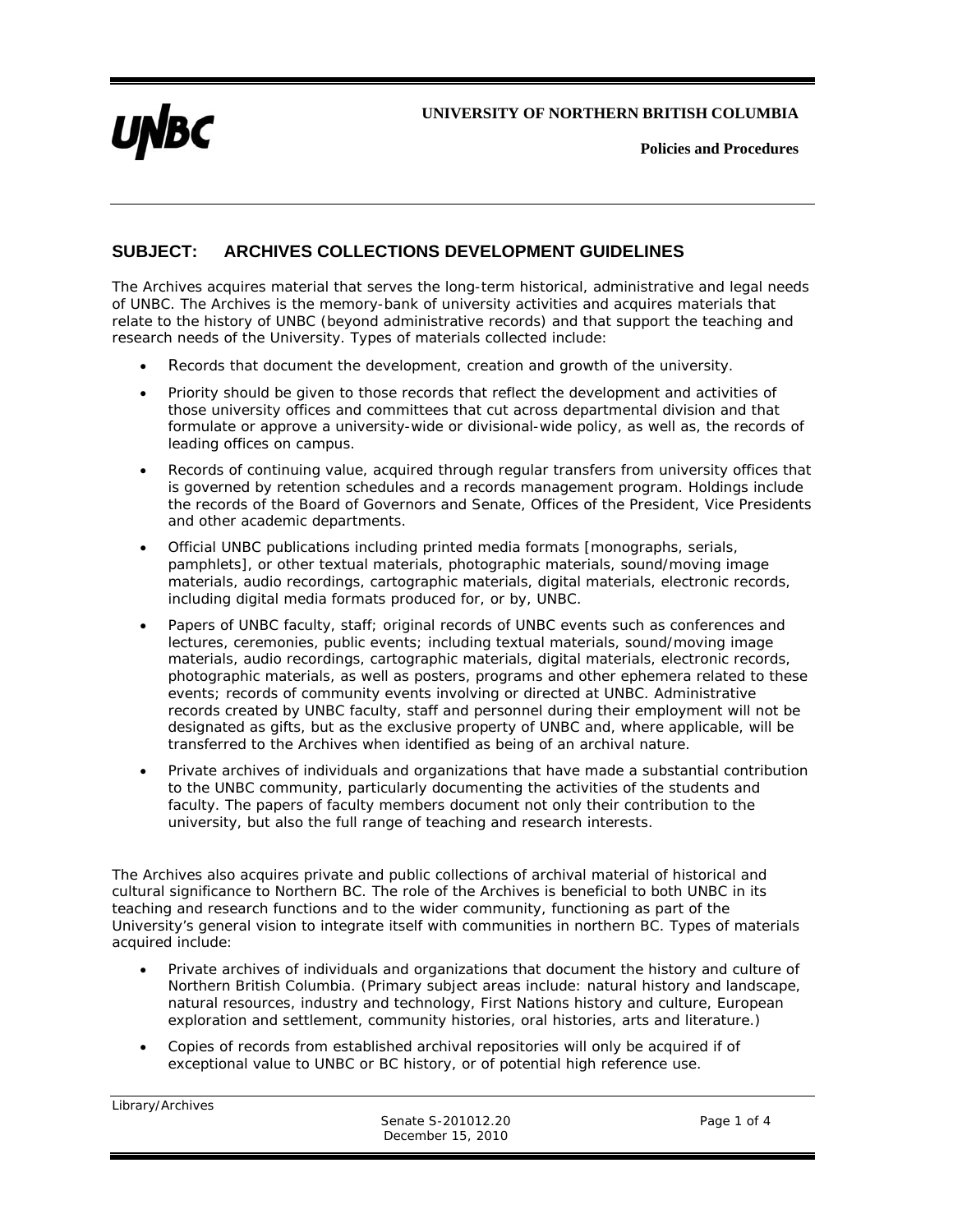Acquisitions acquired that are certified cultural property under the terms of the *Canadian Cultural Property Export and Import Act* will not be permanently disposed of except to another designated institution or public authority.

### **Archives Collections De-Accessioning Guidelines:**

De-accessioning will only be undertaken on occasion where the Archives conducts reviews of its holdings, and conducted in accordance with approved de-accessioning procedures. Information about de-accessioned material will be recorded and rationale for its removal from the holdings documented.

### **Archives Collections Scope of Coverage:**

- *Geographical*: The Archives acquires archival material created in, or directly concerning, the geographical area within British Columbia north of 100 Mile House, Cariboo region and north to the Yukon border; west to the Pacific north coast region; east to the Alberta border. In special circumstances materials may be acquired as they relate to the development of "the North" in general, including materials related to other regions of the Canadian North, (especially the Yukon, Northwest Territories, Nunavut, northern Alberta) if linkages to the historical development of Northern BC can be ascertained.
- *Language*: The predominant language of material is English; several collections include materials written in other languages, including First Nations languages indigenous to Northern BC.
- *Chronological*: The predominant dates of materials are c.1900 to present day.

There may be instances in which the Archives will take steps to acquire private archives that lie outside its primary areas of acquisition activity because it believes it must act to protect records of historical significance to BC or because these collections contribute to teaching and research activities at UNBC.

# **Archives Collections - Type of Materials and Formats**

Archival materials may include textual records, photographic materials, sound and moving image materials, audio recordings, cartographic materials, electronic records, and digital materials and born-digital materials. Under special circumstances, non archival materials such as artworks, artifacts and ephemera may also be acquired if their acquisition supports, complements, or is an integral component of the archival records acquired.

# **Special Collections Development Guidelines:**

Special Collections houses theses, dissertations and publications produced by UNBC students and faculty, as well as a growing collection of published literature, rare books and near-print materials (pamphlets, leaflets, off-prints, posters). These non-UNBC publications pertain to subjects which focus on historical exploration, travel literature, industry and resource management which are of cultural and historical significance to Northern BC in particular and the Canadian North in general. Within this regionally focused collection is also a sub-collection of published materials pertaining to First Nations ethnology and cultural studies. Holdings include:

 Published literature of cultural/historical significance to Northern British Columbia and the Yukon (hereafter 'the North'), especially pre-1970 and local publications such as:

Library/Archives

Senate S-201012.20 Page 2 of 4 December 15, 2010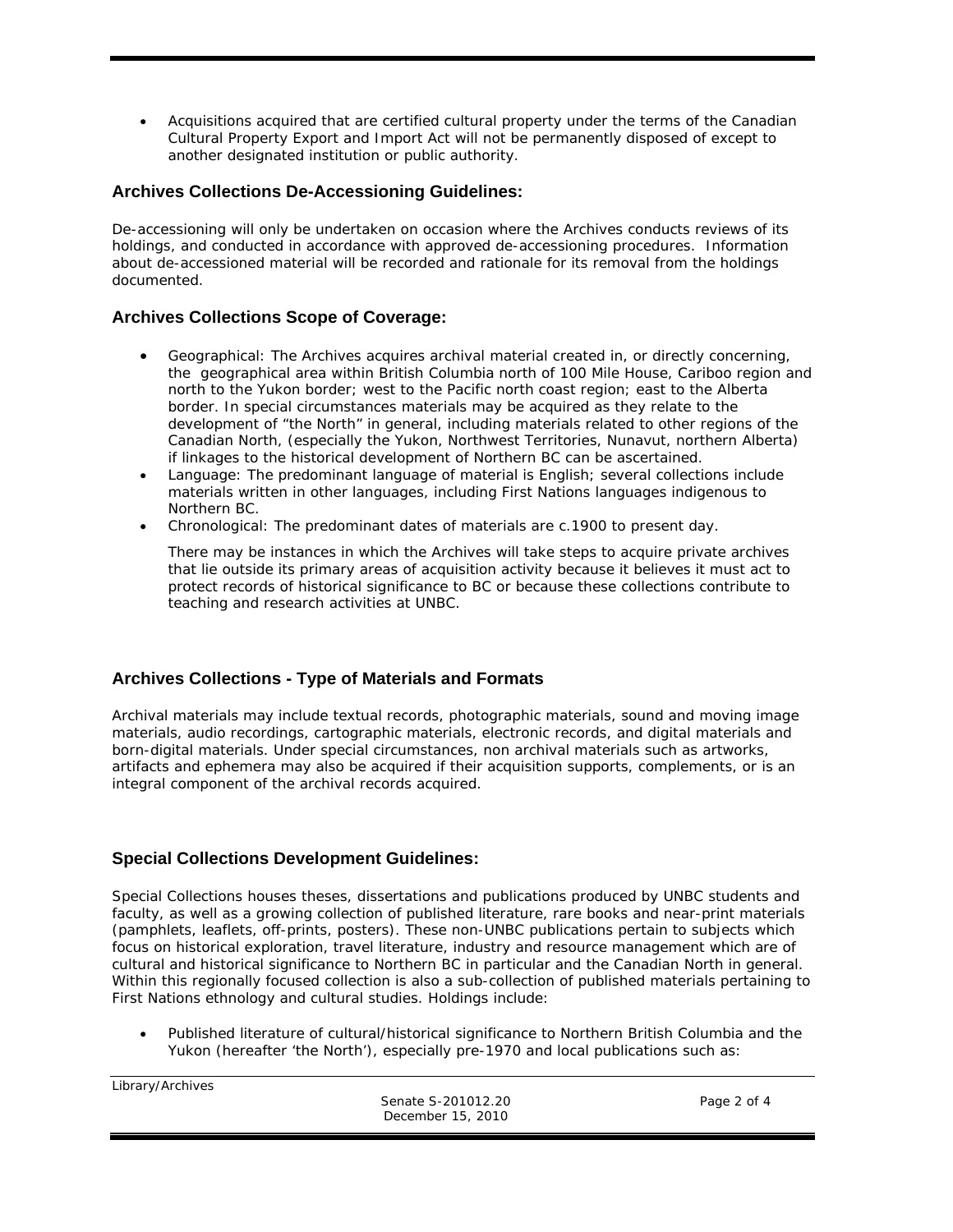- biographies, autobiographies and reminiscences of persons from the North or who have affected the North
- travel literature
- novels, poetry, drama and other literary treatments about the North
- local histories produced by communities in the North
- other histories of the North
- artistic and photographic publications about the North
- literature on the natural sciences of the North
- literature on social and political aspects of the North
- pamphlets and ephemera printed in the North or of significance to the North
- publications produced by presses in the North
- short-run serials published in the North
- non-print materials of significance to the North.
- UNBC Published materials including:
	- UNBC theses and dissertations
	- Publications by UNBC faculty and staff
	- Publications produced by UNBC or any press associated with UNBC
	- UNBC Student Association newspapers and anthologies
- Selected Canadian publications before 1900, including Canadian serials that stopped publication before 1900.

Beyond the areas outlined above, any material meeting one or more of the following criteria may be placed in Special Collections:

- Rarity
	- selected publications before 1900
	- selected limited editions of 300 or less
	- selected first editions of literary works or first editions of other works of particular cultural importance
	- selected signed editions and presentation copies
	- selected books with fine bindings or printing, artistic books, miniatures (items 10 centimetres in height or less), private presses, some oversized books
	- selected special subject collections (e.g., souvenir programmes, comic books, books from the library of an individual or organization).
- Condition or Format
	- fragile items that need special handling or need special containers
	- books with loose plates and/or sections that cannot be taped in or affixed to its carrier (e.g., art portfolios)
	- books that are fashioned as works of art
	- non-print material that may need special technology to be accessed (e.g., openreel published audio tapes).
- Content
	- publications of a controversial nature that may be stolen, defaced or destroyed if kept in the general collection (e.g., erotica, certain publications on abortion, racist publications)
	- publications of a popular nature that might be stolen if kept in the general collection.